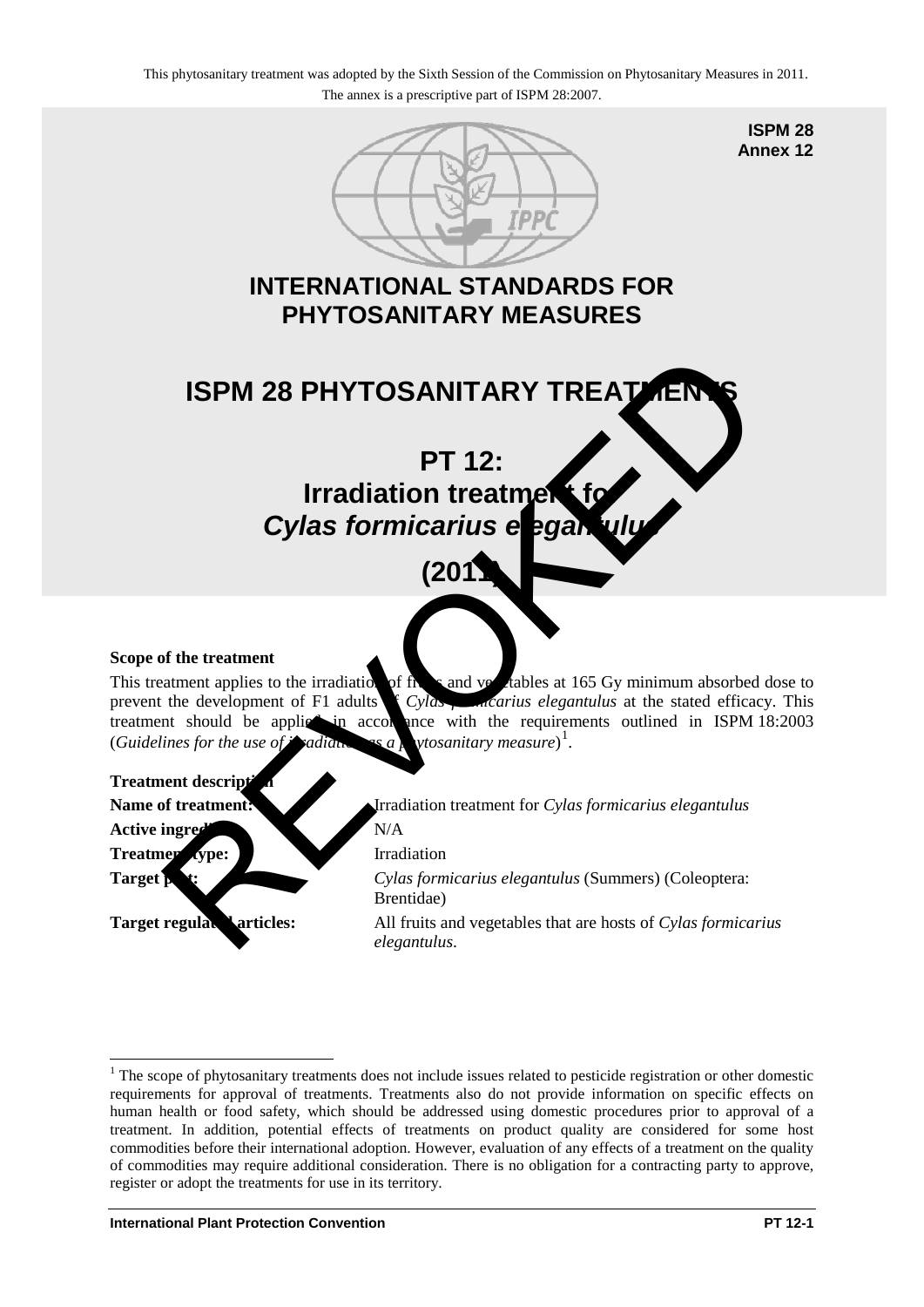# **Treatment schedule**

Minimum absorbed dose of 165 Gy to prevent the development of F1 adults of *Cylas formicarius elegantulus*.

Efficacy and confidence level of the treatment is ED99.9952 at the 95% confidence level.

Treatment should be applied in accordance with the requirements of ISPM 18:2003 (Guidelines for the use of irradiation as a phytosanitary measure).

This irradiation treatment should not be applied to fruit and vegetables stored in modified atmospheres.

# **Other relevant information**

Since irradiation may not result in outright mortality, inspectors may encounter live, but non-viable *Cylas formicarius elegantulus* (eggs, larvae, pupae and/or adults) during the inspection process. This does not imply a failure of the treatment.

Countries with established trapping and surveillance activities for *C*<sub>*ds formicarius elegantulus* need</sub> to take account of the fact that adult insects may be detected in the importing country.<br>Although these insects will not establish, countries need to sesse dether such treatments are Although these insects will not establish, countries need  $\phi$ applicable in their countries, i.e. whether or not such findings would disrupt existing surveillance programmes.

The Technical Panel on Phytosanitary Treatments based its examine of this treatment on the research work undertaken by Follet (2006) and Hallman (2001) that efficiency is determined the efficacy of irradiation as a treatment for this pest in Ipomoea batatas.

Extrapolation of treatment efficacy to all fruits and vegetables was based on knowledge and experience that radiation dosimetry systems measure the ctual radiation dose absorbed by the target pest independent of host commodity, and evidence from research studies on a variety of pests and commodities. These include studies on the following pests and hosts: *Anastrepha ludens* (*Citrus paradisi* and *Mangifera indica*), *A. suspensa* (*Averrhoa carambola*, *Citrus paradisi* and *Mangifera indica*), *Bactrocera tryoni* (*Citrus sinensis*, *Lycopersicon lycopersicum*, *Malus domestica*, *Mangifera indica*. *Persea america* and *Prunus indica*, *Persea american* and *Prunus and*, *Cydia pomonella* (*Malus domestica* and artificial diet) and *Grapholita mol a* (*Mal*) *domestica* and artificial diet) (Bustos et al., 2004; Gould & von a (*Mal*) domestica and artificial diet) (Bustos et al., 2004; Gould & von Windeguth, 1991; Hallman, 2004, Hallman & Martinez, 2001; Jessup et al., 1992; Mansour, 2003; von Windeguth, 1986; von Windeguth & Ismail, 1987). It is recognised, however, that treatment efficacy has not been test, for all potential fruit and vegetable hosts of the target pest. If evidence becomes available  $t$  show that the extrapolation of the treatment to cover all hosts of this pest is incorrect, then the treatment will relevant information<br>
correlation may not result in outright mortality, inspectors may encourage the<br>
correlation of relation of the treatment.<br>
See swith established trapping and surveillance activities for the formite of

# **References**

- Bustos, M.E., Engerlin, W., Reyes, J. & Toledo, J. 2004. Irradiation of mangoes as a postharvest quarantine treatment for fruit flies (Diptera: Tephritidae). Journal of Economic Entomology, 97: 286−292.
- **Follett, P.A.** 2006. Irradiation as a methyl bromide alternative for postharvest control of *Omphisa anastomosalis* (Lepidoptera: Pyralidae) and *Euscepes postfasciatus* and *Cylas formicarius elegantulus* (Coleoptera: Curculionidae) in sweet potatoes. Journal of Economic Entomology, 99: 32−37.
- **Gould, W.P. & von Windeguth, D.L.** 1991. Gamma irradiation as a quarantine treatment for carambolas infested with Caribbean fruit flies. Florida Entomologist, 74: 297−300.
- **Hallman, G.J.** 2001. Ionizing irradiation quarantine treatment against sweet potato weevil (Coleoptera: Curculionidae). Florida Entomologist, 84: 415−417.